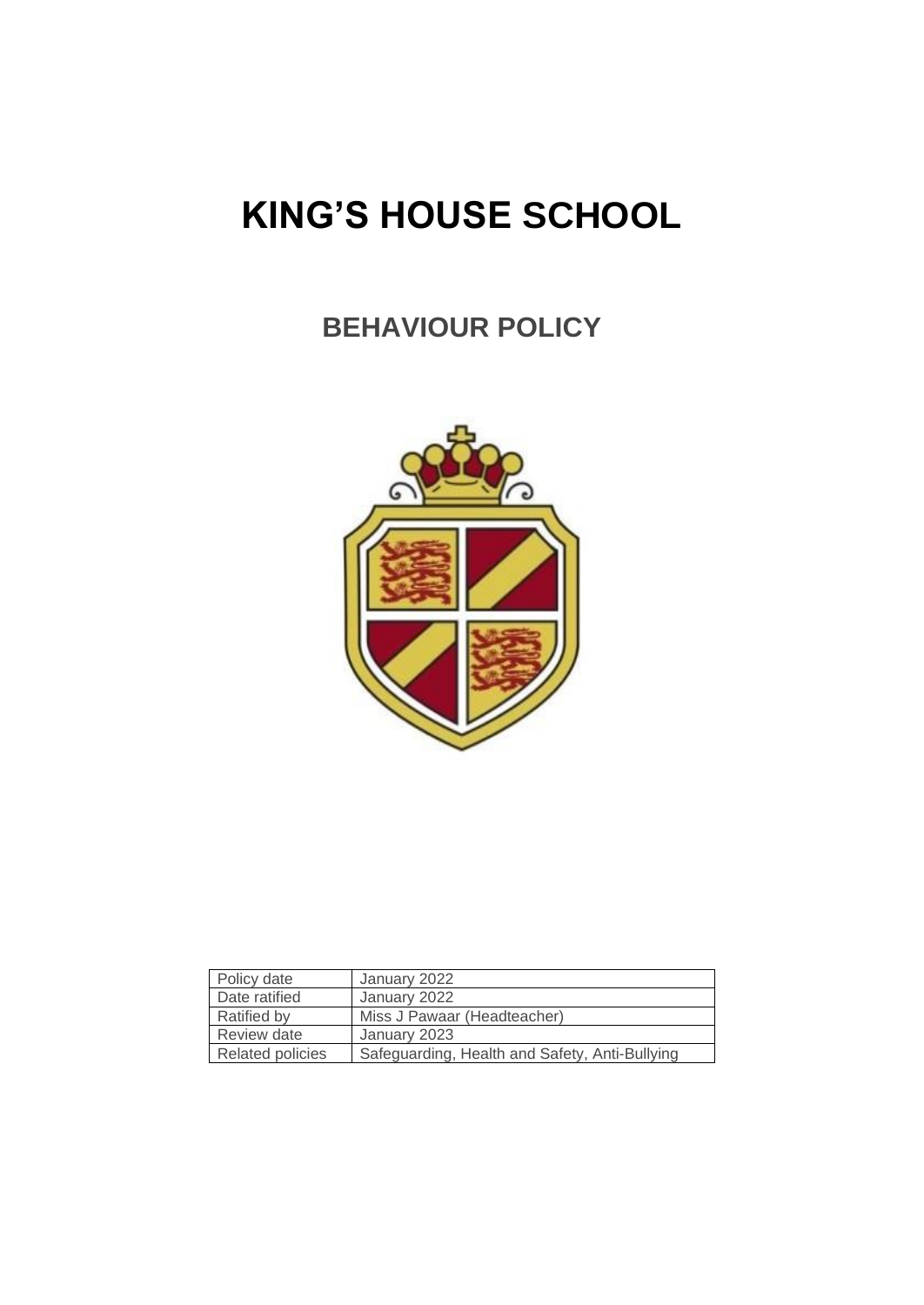# **Aims and expectations**

At King's House, we believe that children flourish best when their personal, social and emotional needs are met and where there are clear and developmentally appropriate expectations for their behaviour.

We are a caring community, whose values are built on mutual trust and respect for all. The School behaviour policy is therefore designed to support the way in which all members of the School can live and work together in a supportive way. It aims to promote an environment where everyone feels happy, safe and secure.

The primary aim of the behaviour policy is to encourage a calm, purposeful and happy atmosphere within the school, helping everyone to learn; as well as

• To foster positive caring attitudes towards everyone where achievements at all levels are acknowledged and valued.

• To encourage increasing independence and self-discipline so that each child learns to accept responsibility for his/her own behaviour.

• To have a consistent approach to behaviour throughout the school with parental cooperation and involvement.

- To make boundaries of acceptable behaviour clear and to ensure safety.
- To raise awareness about appropriate behaviour.

• To help pupils, staff and parents have a sense of direction and feeling of common purpose.

The School rewards good behaviour, as it believes that this will develop an ethos of kindness and co-operation. This policy is designed to promote good behaviour, rather than merely deter anti-social behaviour.

#### **Values**

These values were chosen after consultation with the children and staff. We aim for our children to be able to participate fully in a society where these values are exhibited through peoples' actions and interactions. Therefore, our children need to possess these values and qualities too.

Each month the value will change. The year team listed is responsible for updating the display with quotes from children, work examples, illustrations and examples.

| Month     | Value      | Display             |
|-----------|------------|---------------------|
| September | Friendship | <b>Lower Second</b> |
| October   | Honesty    | <b>Upper Second</b> |
| November  | Empathy    | <b>Lower Third</b>  |
| December  | Respect    | <b>Upper Third</b>  |
| January   | Resilience | Lower Fourth        |
| February  | Confidence | <b>Upper Fourth</b> |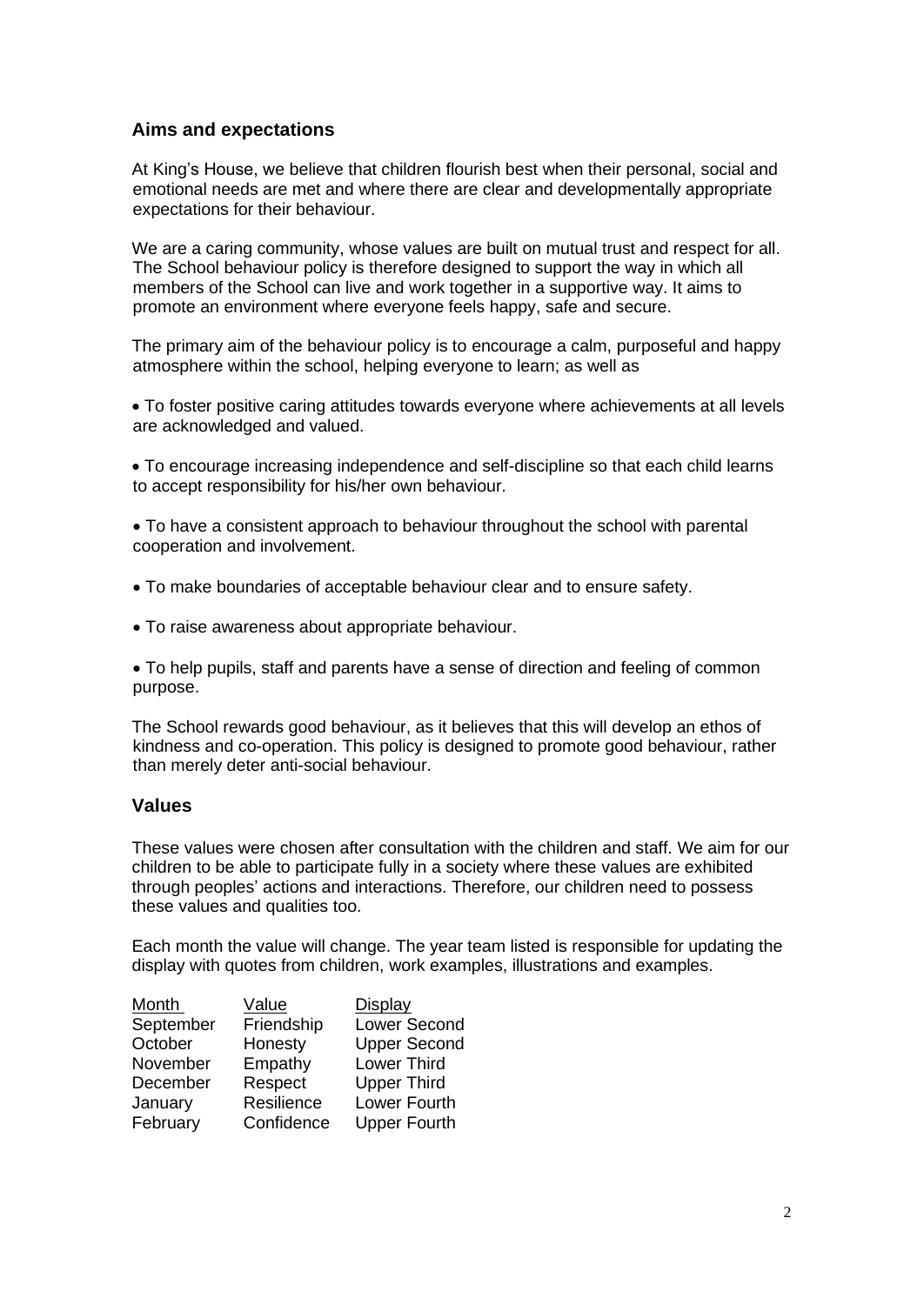| March | <b>Kindness</b>     | Reception           |
|-------|---------------------|---------------------|
| April | Appreciation        | <b>Lower Second</b> |
| May   | Courage             | <b>Upper Second</b> |
| June  | Justice Lower Third |                     |
| July  | Positivity          | <b>Upper Third</b>  |

## **Rewards and Sanctions**

We praise and reward children for good behaviour in a variety of ways. Our Reward and Sanction chart is displayed in every classroom for the children to be reminded of the School's expectations.

The School employs a number of sanctions to enforce the School rules, and to ensure a safe and positive learning environment. We employ each sanction appropriately to each individual situation.

We expect children to listen carefully to instructions in lessons and to try their best in all activities. The following sanction chart is used from Reception through to year 6.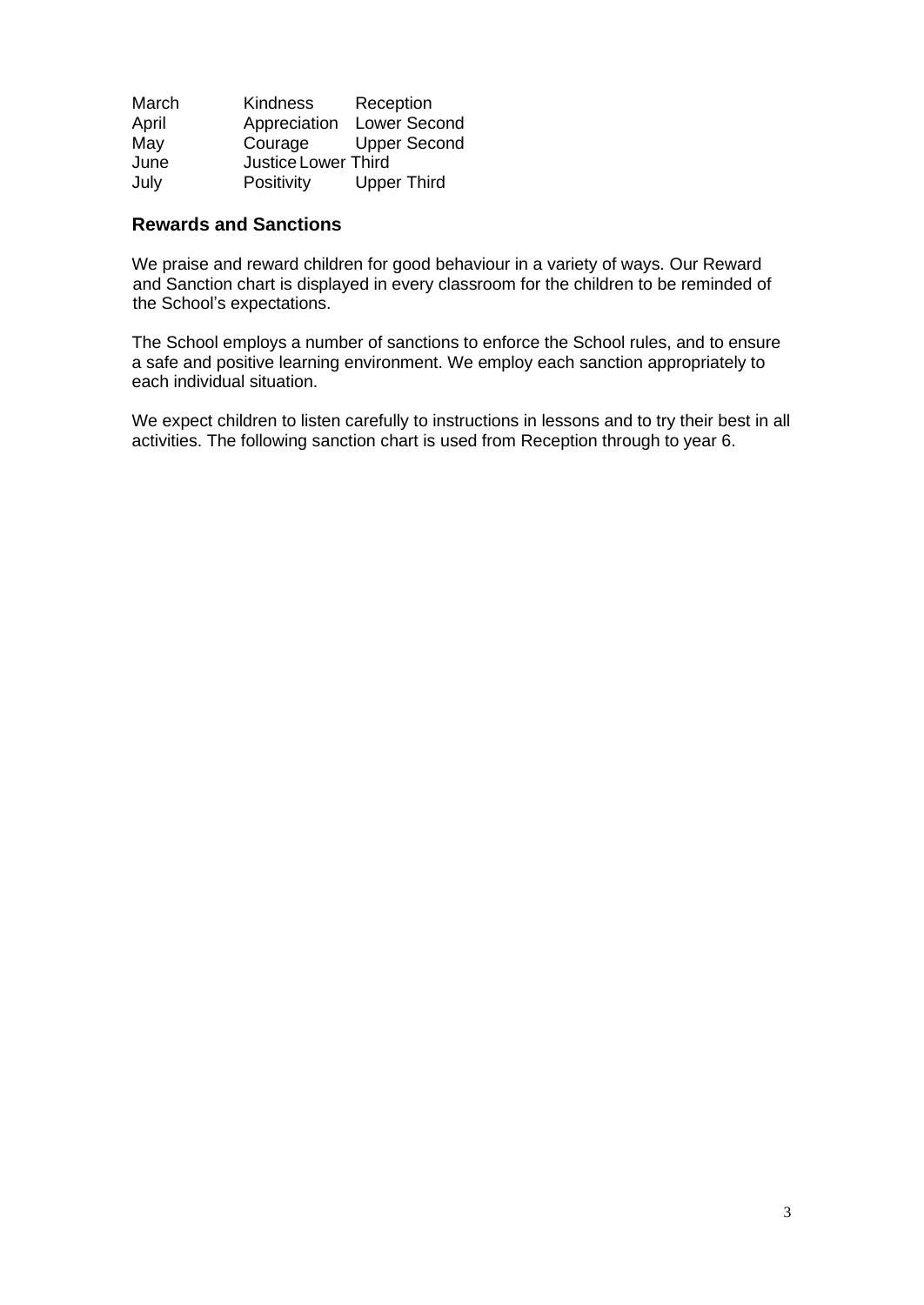King's House Sanction Chart



| Level 3 | Parents to meet with Headteacher to discuss behaviour improvement plan.<br>Log on CPOMS.                            |
|---------|---------------------------------------------------------------------------------------------------------------------|
| Level 2 | Visit to Headteacher, parents to meet with a member of SLT and class<br>teacher to discuss behaviour. Log on CPOMS. |
| Level 1 | Verbal warning; in class reflection during break time, inform parents (if<br>needed). Log on CPOMS.                 |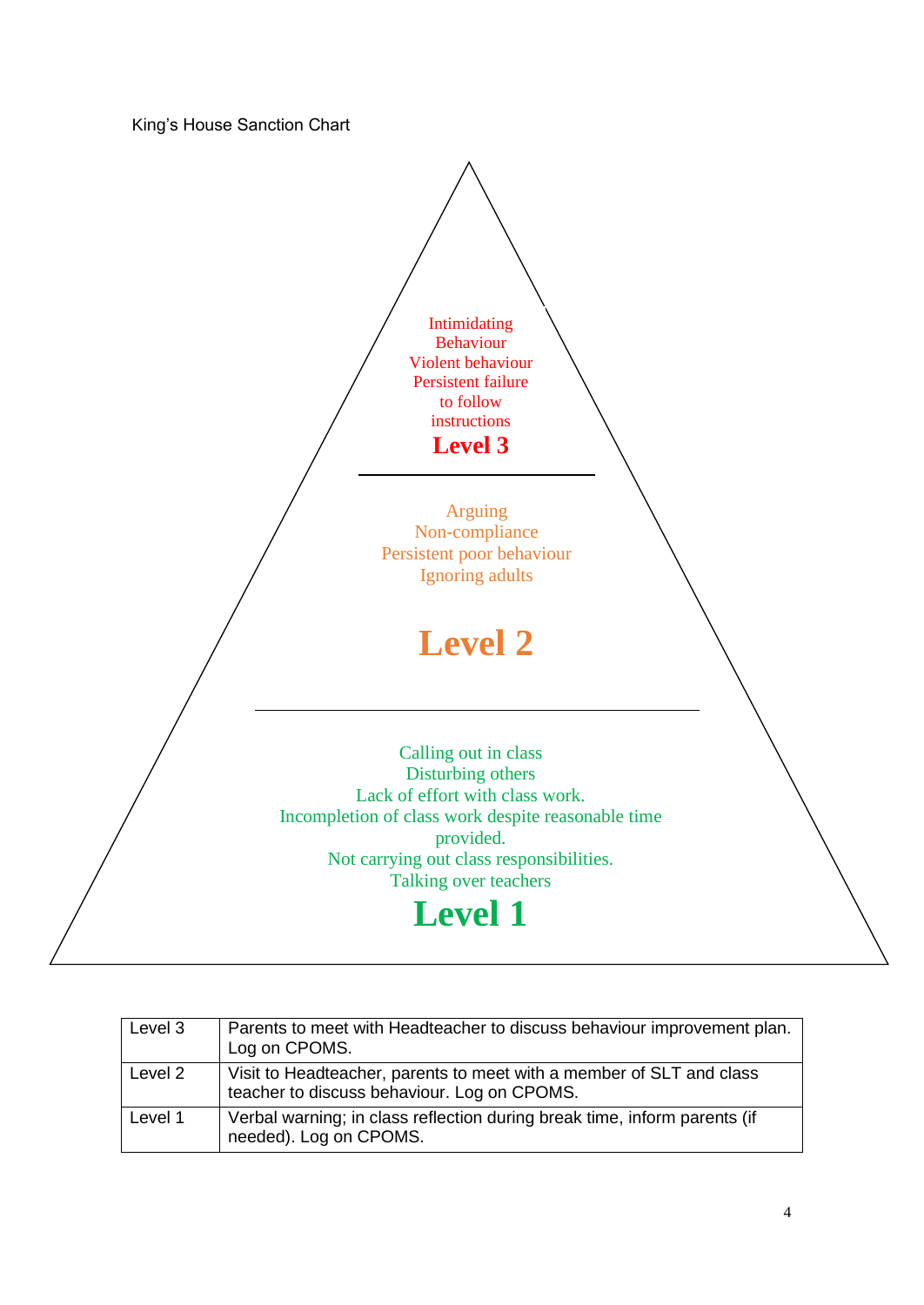

| Level 3 | individual rewards are presented at Speech Day; special responsibilities<br>are given                                                                                                                                                                                                                        |
|---------|--------------------------------------------------------------------------------------------------------------------------------------------------------------------------------------------------------------------------------------------------------------------------------------------------------------|
| Level 2 | a visit to the Headteacher for commendation; a written comment on a<br>pupil's work; a public word of praise (in front of the whole School);                                                                                                                                                                 |
| Level 1 | a public word of praise (in class); teachers congratulate children for<br>work/behaviour; certificates, stickers and badges are awarded; house<br>points are distributed to children either for consistent good work or<br>behaviour, or to acknowledge outstanding effort or acts of kindness in<br>School; |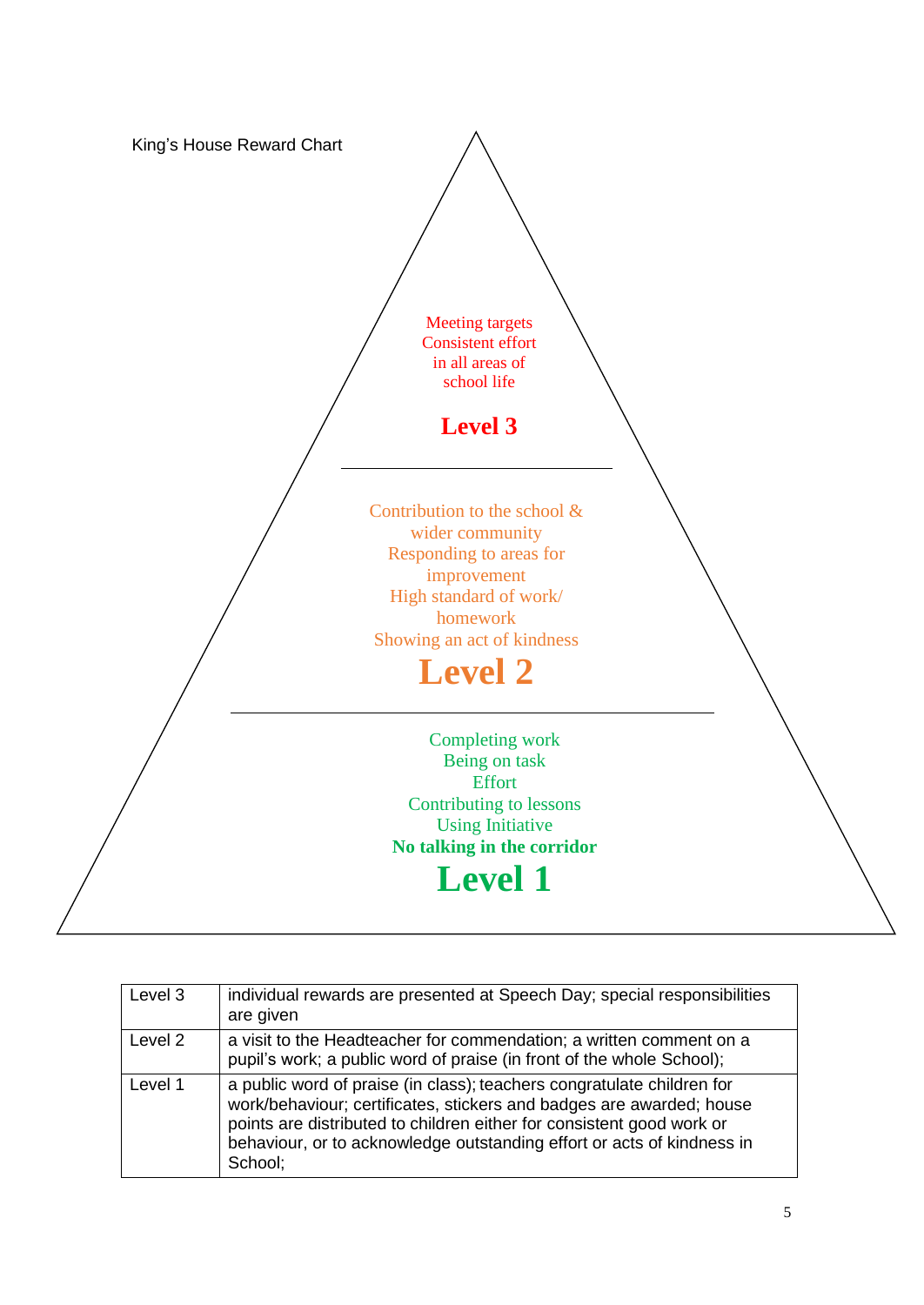The safety of the children is paramount in all situations. If a child's behaviour endangers the safety of others, the class teacher stops the activity and prevents the child from taking part for the rest of that session.

If a child threatens, hurts or bullies another pupil, the class teacher logs the incident on CPOMS and follows procedures from the School's Anti Bullying policy. It is the responsibility of the Headteacher to implement the school anti-bullying strategy and to ensure that all staff are aware of the school policy and know how to deal with incidents of bullying. Parents have a responsibility to support the School's Anti Bullying policy and to actively encourage their child to be a positive member of the school.

The School does not tolerate bullying of any kind. If we discover that an act of bullying or intimidation has taken place, we act immediately to stop any further occurrences of such behaviour. While it is very difficult to eradicate bullying, we do everything in our power to ensure that all children attend School free from fear.

If a child repeatedly acts in a way that disrupts or upsets others, the School will contact the child's parents/carers and seek an appointment in order to discuss the situation, with a view to improving the behaviour of the child.

The class teacher discusses the School rules with each class. In addition to the School rules, each class also has its own classroom code of rewards and consequences, which is agreed by the children and displayed on the wall of the classroom. In this way, every child in the School knows the standard of behaviour that is expected. If there are incidents of anti-social behaviour, the class teacher discusses these with the whole class during 'circle time' or other appropriate occasions.

Staff will use the practices of restorative justice to encourage resolution of disagreements between pupils in order to de-escalate.

All behavioural incidents will be recorded on CPOMS.

All members of staff, through the Staff Handbook, are made aware and guided by the regulations regarding the use of force by teachers, as set out in DFE (July 2013) Guidelines "Use of reasonable force" document.

We will not give corporal punishment to any child and will take all reasonable steps to ensure that corporal punishment is not given by any person who cares for or is in regular contact with a child, or by any person living or working in the premises. A person will not be taken to have used corporal punishment (and therefore will not have committed an offence), where physical intervention was taken for the purposes of averting immediate danger of personal injury to any person (including the child) or to manage a child's behaviour if absolutely necessary.

We will not threaten corporal punishment and will not use or threaten any punishment which could adversely affect a child's well-being.

The named lead for Behaviour is Miss J Pawaar (Headteacher)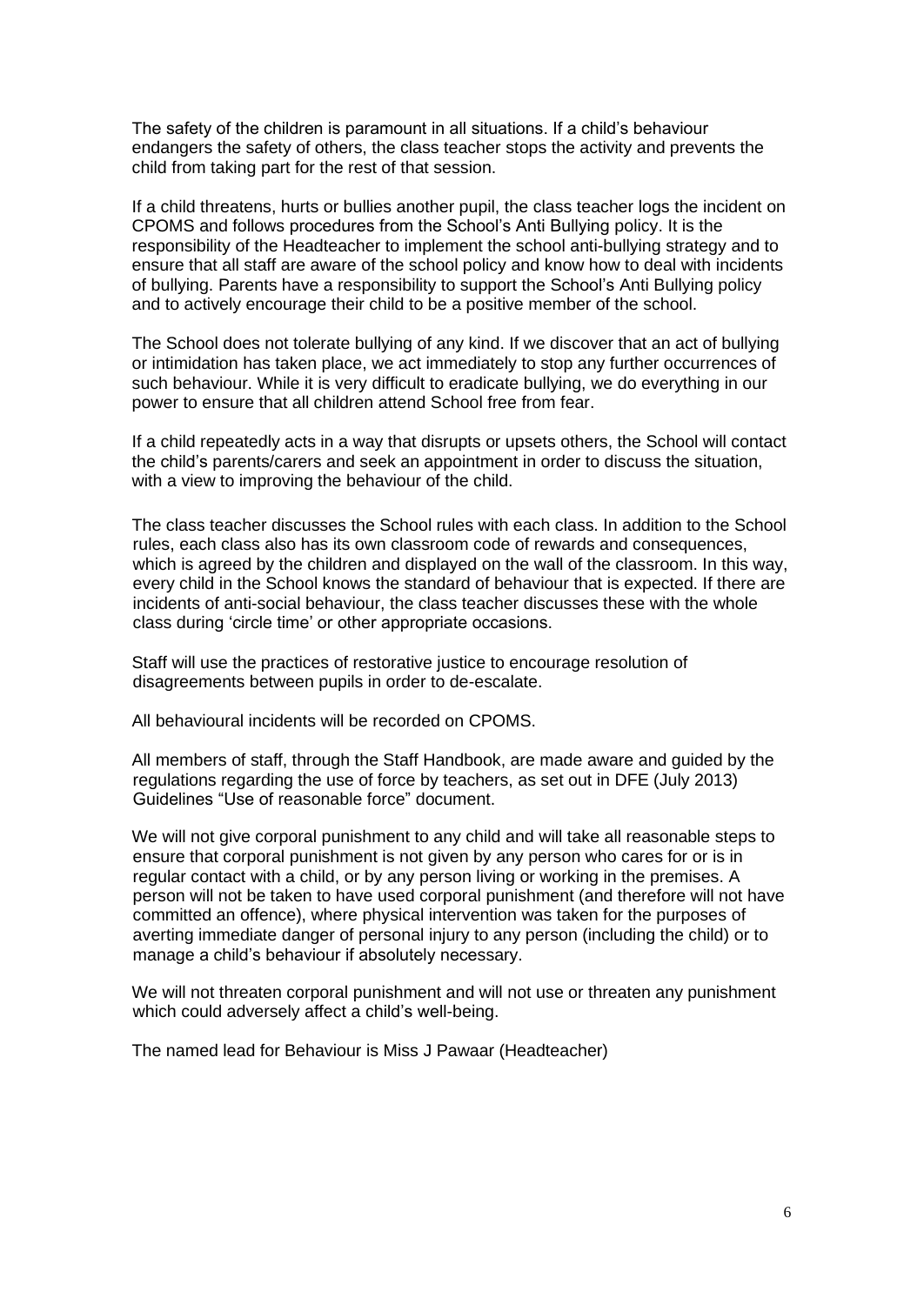# **The role of the class teacher**

It is the responsibility of the class teacher to ensure that the School rules are enforced in their class, and that their class behaves in a responsible manner during lesson time.

Class teachers in the School have high expectations of the children in terms of behaviour, and they strive to ensure that all children work to the best of their ability.

The class teacher treats each child fairly and enforces the classroom code consistently. The teacher treats all children in their class with respect and understanding. If a child misbehaves repeatedly in class, the class teacher keeps a record of all such incidents. In the first instance, the class teacher deals with incidents him/herself in the normal manner. However, if misbehaviour continues, the class teacher seeks help, support and advice from the Headteacher.

The class teacher liaises with external agencies, as necessary, to support and guide the progress of each child.

The class teacher reports to parents about the progress of each child in their class, in line with the whole school policy. The class teacher may also contact a parent if there are concerns about the behaviour or welfare of a child.

## **The role of the Headteacher**

The Headteacher supports the staff by implementing the policy, by setting the standards of behaviour, and by supporting staff in the implementation of the policy.

The Headteacher keeps records of all reported serious incidents of misbehaviour.

The Headteacher has the responsibility for giving fixed-term suspensions to individual children for serious acts of misbehaviour. For repeated or very serious acts of antisocial behaviour, the Headteacher may permanently exclude a child.

# **The role of parents**

The School works collaboratively with parents, so children receive consistent messages about how to behave at home and at School.

We expect parents to support their child's learning, and to co-operate with the School, as set out in the Standard Terms and Conditions. We try to build a supportive dialogue between the home and the School, and we inform parents if we have concerns about their child's welfare or behaviour.

If the School has to use reasonable sanctions to discipline a child, parents should support the actions of the School. If parents have any concern about the way that their child has been treated, they should initially contact the class teacher. If the concern remains, they should contact the Headteacher. If these discussions cannot resolve the problem, parents will be referred to the Concerns and Complaints Policy, available as a separate document and also in the Parents' Handbook.

#### **Fixed-term and permanent exclusions**

The Headteacher has the power to exclude a pupil from School. They may exclude a pupil for one or more fixed periods, for up to 45 days in any one School year. They may also exclude a pupil permanently. It is also possible for a fixed-term exclusion to be converted into a permanent exclusion, if the circumstances warrant this.